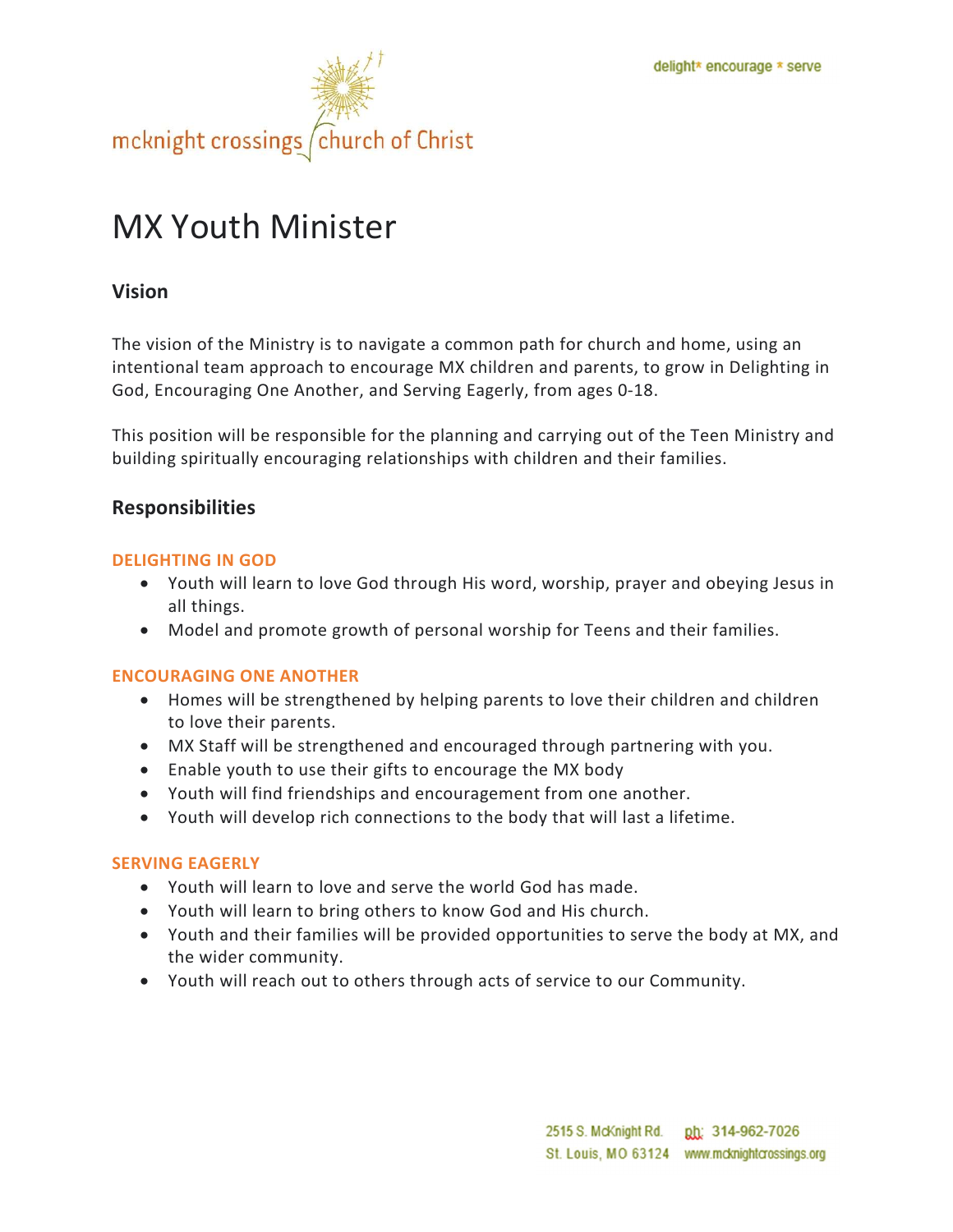# Expectations

In order to fulfill their responsibilities, the Youth Minister will:

## Plan

- Set direction and vision of the Youth Ministry.
- Recruit and train volunteers.
- Research and manage curriculum.
- Offer practical teacher training, and training resources through media presence and promotion.
- Leverage leaders across generations to carry out ministry.
- Maintain and publish a calendar of events prior to the beginning of each quarter.
- Be intentional about leveraging opportunities and kid's free times to plan events

## Coordination and Implementation

- Schedule and coordinate volunteers.
- Set-up classrooms for Sunday events.
- Be fully present on Sunday mornings for successful programming.
- Offer coordination on Sunday mornings.
- Leverage the use of technology to promote the ministry and connect with parents, youth and volunteers.
- Collaborate with area-wide ministers to promote youth activities that foster broader relationships beyond MX

## General

- Be a baptized believer who is actively working to strengthen his/her own relationship with God through reading Scripture, prayer, and "one another" relationships.
- Keep regular church office hours. Weekly work hours include time in the office partnering and working with fellow staff members along with 1-1 time with students and / or their parents. The Youth Minister will also make himself or herself available during emergencies.
- On a consistent basis work side by side with the other MX Family Ministers on individual and family milestones, family faith formation, and cross-generational integration.
- Work closely with Senior Minister, Elders and staff for a cohesive and united MX church, participating in leadership and staff meetings.
- Protect at all times the physical, spiritual, emotional, and mental welfare of each child, or adult, and will follow appropriate practices of interaction, communication, supervision, and confidentiality to this end.
- Fulfill other duties as agreed upon with the ministry staff, or as assigned by the Elders or Senior Minister.